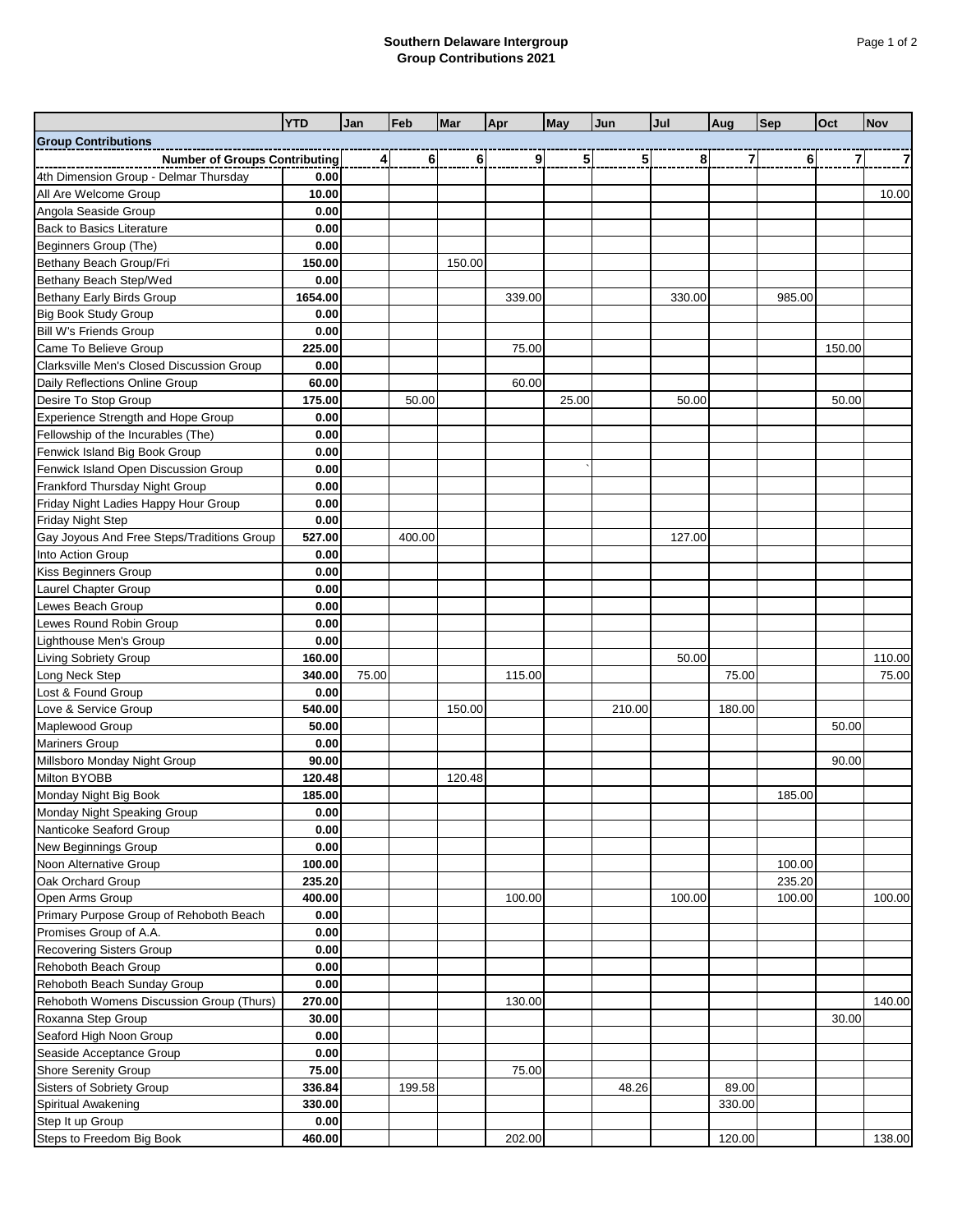## **Southern Delaware Intergroup Group Contributions 2021**

|                                                                                                                                           | <b>YTD</b> | Jan    | Feb    | <b>Mar</b> | Apr    | May    | Jun    | Jul    | Aug    | Sep                                                       | Oct    | <b>Nov</b> |
|-------------------------------------------------------------------------------------------------------------------------------------------|------------|--------|--------|------------|--------|--------|--------|--------|--------|-----------------------------------------------------------|--------|------------|
| <b>Steps To Sobriety Group</b>                                                                                                            | 0.00       |        |        |            |        |        |        |        |        |                                                           |        |            |
| Straight from Twelve & Twelve Group, Milton                                                                                               | 145.00     |        |        |            |        |        | 145.00 |        |        |                                                           |        |            |
| Sunday Night Fresh Start Group                                                                                                            | 0.00       |        |        |            |        |        |        |        |        |                                                           |        |            |
| Sunday Ocean View Serenity Group                                                                                                          | 0.00       |        |        |            |        |        |        |        |        |                                                           |        |            |
| Sunlight Of The Spirit Group                                                                                                              | 125.00     |        |        |            |        |        |        |        | 125.00 |                                                           |        |            |
| Surrender To Win Group                                                                                                                    | 87.97      |        |        | 27.97      |        |        |        | 60.00  |        |                                                           |        |            |
| Terra Firma Big Book                                                                                                                      | 98.06      |        |        |            |        |        |        | 50.00  |        |                                                           | 48.06  |            |
| Thursday 11th Step Group                                                                                                                  | 0.00       |        |        |            |        |        |        |        |        |                                                           |        |            |
| Tues/Thursday On 54 Group                                                                                                                 | 0.00       |        |        |            |        |        |        |        |        |                                                           |        |            |
| Tuesday Morning Women's Group                                                                                                             | 100.00     |        |        |            |        |        | 100.00 |        |        |                                                           |        |            |
| Uncut Group                                                                                                                               | 0.00       |        |        |            |        |        |        |        |        |                                                           |        |            |
| Wake Up Call Group                                                                                                                        | 912.70     | 89.70  | 73.00  | 107.00     | 46.00  | 32.00  |        | 303.00 |        | 102.00                                                    | 59.00  | 101.00     |
| We Are Not Saints                                                                                                                         | 75.00      |        | 75.00  |            |        |        |        |        |        |                                                           |        |            |
| <b>WE Group</b>                                                                                                                           | 185.27     | 185.27 |        |            |        |        |        |        |        |                                                           |        |            |
| <b>Williamsville Group</b>                                                                                                                | 100.00     |        |        |            |        | 100.00 |        |        |        |                                                           |        |            |
| Women's 3-7-11 Group                                                                                                                      | 75.00      |        |        |            |        | 75.00  |        |        |        |                                                           |        |            |
| Women's 6th & 7th Step Group                                                                                                              | 190.00     | 30.00  | 30.00  |            |        | 100.00 |        |        | 30.00  |                                                           |        |            |
| Women's Big Book Study Group                                                                                                              | 110.80     |        |        | 55.00      |        |        | 55.80  |        |        |                                                           |        |            |
| Young People's Alternative Group                                                                                                          | 0.00       |        |        |            |        |        |        |        |        |                                                           |        |            |
| Group Contribution Total \$8,728.32 \$379.97 \$827.58 \$610.45 \$1,142.00 \$332.00                                                        |            |        |        |            |        |        |        |        |        | \$559.06 \$1,070.00 \$949.00 \$1,707.20 \$477.06 \$674.00 |        |            |
| <b>Non Registered Meetings</b>                                                                                                            |            |        |        |            |        |        |        |        |        |                                                           |        |            |
| As Bill Sees It Lewes                                                                                                                     | 0.00       |        |        |            |        |        |        |        |        |                                                           |        |            |
| Longneck Faith and Hope                                                                                                                   | 0.00       |        |        |            |        |        |        |        |        |                                                           |        |            |
| Midway Closed Discussion                                                                                                                  | 0.00       |        |        |            |        |        |        |        |        |                                                           |        |            |
| Milford Back to Basics                                                                                                                    | 0.00       |        |        |            |        |        |        |        |        |                                                           |        |            |
| <b>Real Alcoholics</b>                                                                                                                    | 0.00       |        |        |            |        |        |        |        |        |                                                           |        |            |
| The Ripple Effect 6 & 7                                                                                                                   | 0.00       |        |        |            |        |        |        |        |        |                                                           |        |            |
| We Are Not Saints/Thursday                                                                                                                | 0.00       |        |        |            |        |        |        |        |        |                                                           |        |            |
| <b>Wednesday Beginners Online</b>                                                                                                         | 0.00       |        |        |            |        |        |        |        |        |                                                           |        |            |
| <b>Wednesday Night Discussion</b>                                                                                                         | 0.00       |        |        |            |        |        |        |        |        |                                                           |        |            |
| <b>Total</b>                                                                                                                              | \$0.00     | \$0.00 | \$0.00 | \$0.00     | \$0.00 | \$0.00 | \$0.00 | \$0.00 | \$0.00 | \$0.00                                                    | \$0.00 | \$0.00     |
| <b>Other Contributions</b>                                                                                                                |            |        |        |            |        |        |        |        |        |                                                           |        |            |
| <b>Individual Anonymous Contributions</b>                                                                                                 | 574.59     | 500.00 | 25.00  | 30.00      |        |        |        |        |        |                                                           | 5.37   | 9.22       |
| In Memory Libby J. / Helen and Ed P.                                                                                                      | 25.00      |        | 25.00  |            |        |        |        |        |        |                                                           |        |            |
| In Memory Libby J. / Kimblerlee S.                                                                                                        | 50.00      |        |        | 50.00      |        |        |        |        |        |                                                           |        |            |
| Denton AA Group & Sessions 05-09                                                                                                          |            |        |        |            |        |        | 500.00 |        |        |                                                           |        |            |
| <b>Other Contributions</b>                                                                                                                | 649.59     | 500.00 | 50.00  | 80.00      | 0.00   | 0.00   | 500.00 | 0.00   | 0.00   | 0.00                                                      | 5.37   | 9.22       |
| Total Contributions \$9,377.91 \$879.97 \$877.58 \$690.45 \$1,142.00 \$332.00 \$1,059.06 \$1,070.00 \$949.00 \$1,707.20 \$482.43 \$683.22 |            |        |        |            |        |        |        |        |        |                                                           |        |            |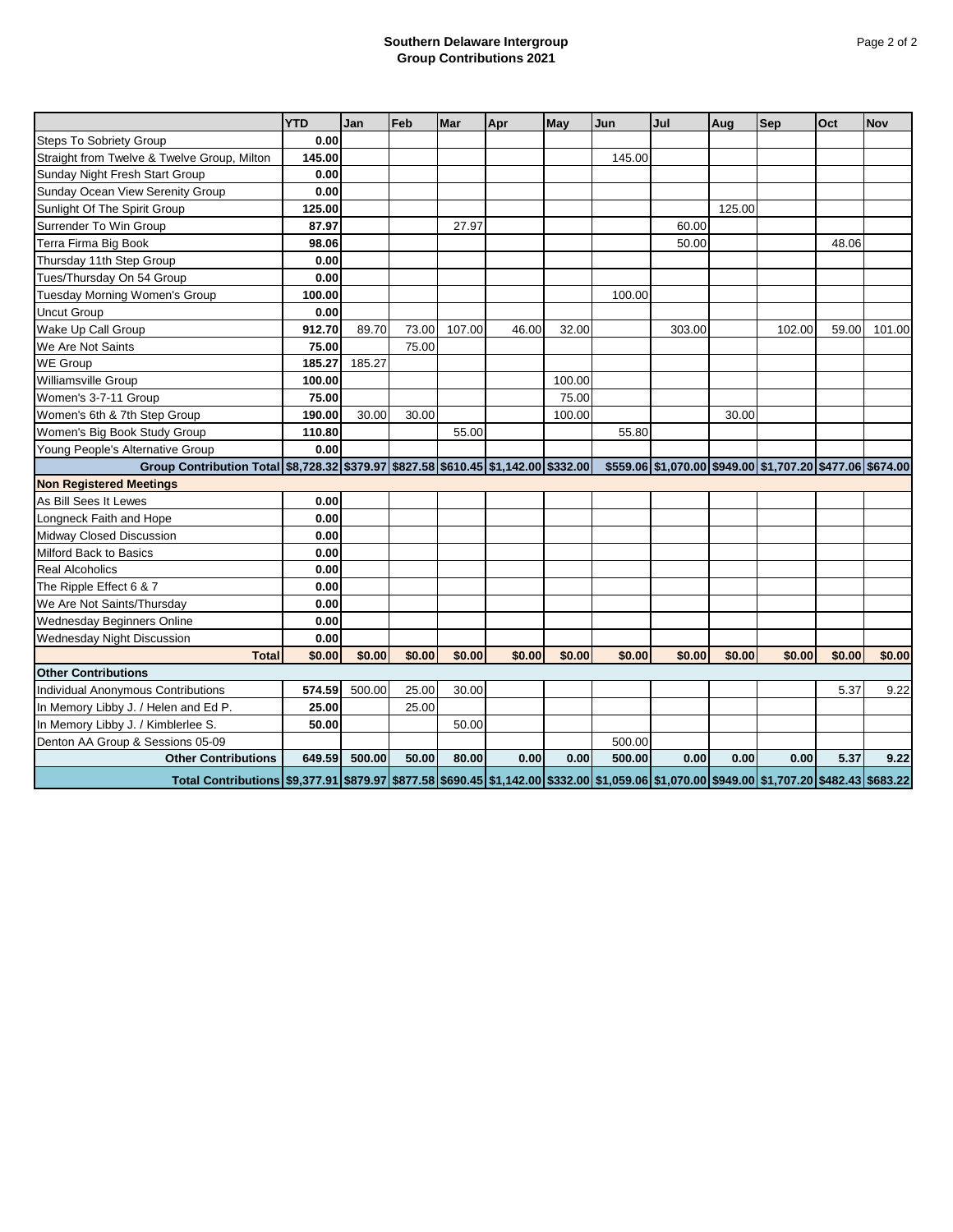## Southern Delaware Intergroup Treasurers Report November 2021

|                               |               | YEAR TO DATE  | Jan           | Feb           | Mar      | Apr      | May           | Jun           | Jul      | Aug           | Sep           | Oct           | Nov           |
|-------------------------------|---------------|---------------|---------------|---------------|----------|----------|---------------|---------------|----------|---------------|---------------|---------------|---------------|
| <b>INCOME</b>                 | <b>Budget</b> | <b>Actual</b> | <b>Actual</b> | <b>Actual</b> | Actual   | Actual   | <b>Actual</b> | <b>Actual</b> | Actual   | <b>Actual</b> | <b>Actual</b> | <b>Actual</b> | <b>Actual</b> |
| <b>Group Contributions</b>    | 9,500.00      | 8,728.32      | 379.97        | 827.58        | 610.45   | 1,142.00 | 332.00        | 559.06        | 1,070.00 | 949.00        | 1,707.20      | 477.06        | 674.00        |
| Other Contributions           | 700.00        | 649.59        | 500.00        | 50.00         | 80.00    | 0.00     | 0.00          | 500.00        | 0.00     | 0.00          | 0.00          | 5.37          | 9.22          |
| Special Events*               | 150.00        | 1,584.00      | 0.00          | 0.00          | 1,584.00 | 0.00     | 0.00          | 0.00          | 0.00     | 0.00          | 0.00          | 0.00          | 0.00          |
| Literature                    | 2,350.00      | 383.43        |               |               |          |          |               |               | 53.58    | 79.65         | 190.00        |               | 60.20         |
| <b>TOTAL INCOME</b>           | 12,700.00     | 11,345.34     | 879.97        | 877.58        | 2,274.45 | 1,142.00 | 332.00        | 1,059.06      | 1,123.58 | 1,028.65      | 1,897.20      | 482.43        | 743.42        |
| <b>OFFICERS EXPENSES</b>      |               |               |               |               |          |          |               |               |          |               |               |               |               |
| Chair                         | 0.00          | 0.00          |               |               |          |          |               |               |          |               |               |               |               |
| Co-Chair                      | 0.00          | 0.00          |               |               |          |          |               |               |          |               |               |               |               |
| Treasurer                     | 100.00        | 41.58         |               |               |          |          |               |               | 41.58    |               |               |               |               |
| Secretary                     | 0.00          | 0.00          |               |               |          |          |               |               |          |               |               |               |               |
| <b>Totals</b>                 | 100.00        | 41.58         | 0.00          | 0.00          | 0.00     | 0.00     | 0.00          | 0.00          | 41.58    | 0.00          | 0.00          | 0.00          | 0.00          |
| <b>COMMITTEE EXPENSES</b>     |               |               |               |               |          |          |               |               |          |               |               |               |               |
| Accessibilities               | 250.00        | 0.00          |               |               |          |          |               |               |          |               |               |               |               |
| Archives                      | 50.00         | 0.00          |               |               |          |          |               |               |          |               |               |               |               |
| <b>Bridging the Gap</b>       | 100.00        | 0.00          |               |               |          |          |               |               |          |               |               |               |               |
| <b>CPC</b>                    | 50.00         | 0.00          |               |               |          |          |               |               |          |               |               |               |               |
| Corrections                   | 100.00        | 0.00          |               |               |          |          |               |               |          |               |               |               |               |
| Crest                         | 150.00        | 133.00        |               |               | 133.00   |          |               |               |          |               |               |               |               |
| Literature                    | 3,000.00      | 1,919.33      |               |               |          |          |               | 911.19        |          |               |               |               | 1,008.14      |
| Public Information            | 100.00        | 105.99        |               |               |          |          |               |               |          |               | 105.99        |               |               |
| <b>Special Events</b>         | 150.00        | 0.00          |               |               |          |          |               |               |          |               |               |               |               |
| Website                       | 500.00        | 709.27        |               |               |          |          |               |               |          | 700.73        | 2.94          | 2.80          | 2.80          |
| Where and When                | 400.00        | 0.00          |               |               |          |          |               |               |          |               |               |               |               |
| <b>Totals</b>                 | 4,850.00      | 2,867.59      | 0.00          | 0.00          | 133.00   | 0.00     | 0.00          | 911.19        | 0.00     | 700.73        | 108.93        | 2.80          | 1,010.94      |
| <b>OTHER EXPENSES</b>         |               |               |               |               |          |          |               |               |          |               |               |               |               |
| <b>Answering Service</b>      | 2,500.00      | 2,082.53      | 201.85        | 221.82        | 180.29   | 179.41   | 177.10        | 182.93        | 189.80   | 253.11        | 170.28        | 143.94        | 182.00        |
| <b>Bank Fees</b>              | 60.00         | 27.99         |               |               |          |          |               |               | 2.00     | 25.99         |               |               |               |
| <b>NERASSA</b>                | 420.00        | 0.00          |               |               |          |          |               |               |          |               |               |               |               |
| Phone Line (Verizon)          | 600.00        | 499.03        | 42.93         | 48.18         | 48.18    | 48.43    | 42.93         | 42.93         | 45.09    | 45.09         | 45.09         | 45.09         | 45.09         |
| P.O Box                       | 290.00        | 284.00        |               |               |          |          |               |               | 284.00   |               |               |               |               |
| Storage Unit Rent             | 1,200.00      | 418.00        |               |               |          |          |               |               |          |               | 198.00        | 110.00        | 110.00        |
| Website Maint/Tech            | 2,400.00      | 2,200.00      |               |               |          |          |               | 1,200.00      | 200.00   | 200.00        | 200.00        | 200.00        | 200.00        |
| Workshops                     | 100.00        | 0.00          |               |               |          |          |               |               |          |               |               |               |               |
| Zoom/Rent                     | 180.00        | 165.00        |               |               |          |          |               | 90.00         | 15.00    | 15.00         | 15.00         | 15.00         | 15.00         |
| <b>Totals</b>                 | 7,750.00      | 5,676.55      | 244.78        | 270.00        | 228.47   | 227.84   | 220.03        | 1,515.86      | 735.89   | 539.19        | 628.37        | 514.03        | 552.09        |
| TOTAL EXPENSES 12,700.00      |               | 8,585.72      | 244.78        | 270.00        | 361.47   | 227.84   | 220.03        | 2,427.05      | 777.47   | 1,239.92      | 737.30        | 516.83        | 1,563.03      |
|                               |               |               |               |               |          |          |               |               |          |               |               |               |               |
| <b>SPECIAL PROJECTS</b>       |               |               |               |               |          |          |               |               |          |               |               |               |               |
| <b>Storage Unit Setup</b>     | 1,000.00      | 334.50        |               |               |          |          |               |               |          |               | 334.50        |               |               |
| Intergroup Office             | 500.00        | 0.00          |               |               |          |          |               |               |          |               |               |               |               |
| <b>GSO Contribution</b>       | 500.00        | 500.00        |               |               |          |          |               |               |          |               |               |               | 500.00        |
| <b>Online Payment Project</b> | 2.000.00      | $-0.19$       |               |               |          |          |               |               |          |               |               | $-0.19$       |               |
| <b>Totals</b>                 | 4,000.00      | 834.31        |               |               |          |          |               |               |          |               | 334.50        | $-0.19$       | 500.00        |
| <b>Gain/Loss</b>              |               |               | 635.19        | 607.58        | 1,912.98 | 914.16   | 111.97        | $-1,367.99$   | 346.11   | $-211.27$     | 825.40        | $-34.21$      | $-1,319.61$   |
| <b>YTD Gain/Loss</b>          |               |               | 635.19        | 1,242.77      | 3,155.75 | 4,069.91 | 4,181.88      | 2,813.89      | 3,160.00 | 2,948.73      | 3,774.13      | 3,739.92      | 2,420.31      |